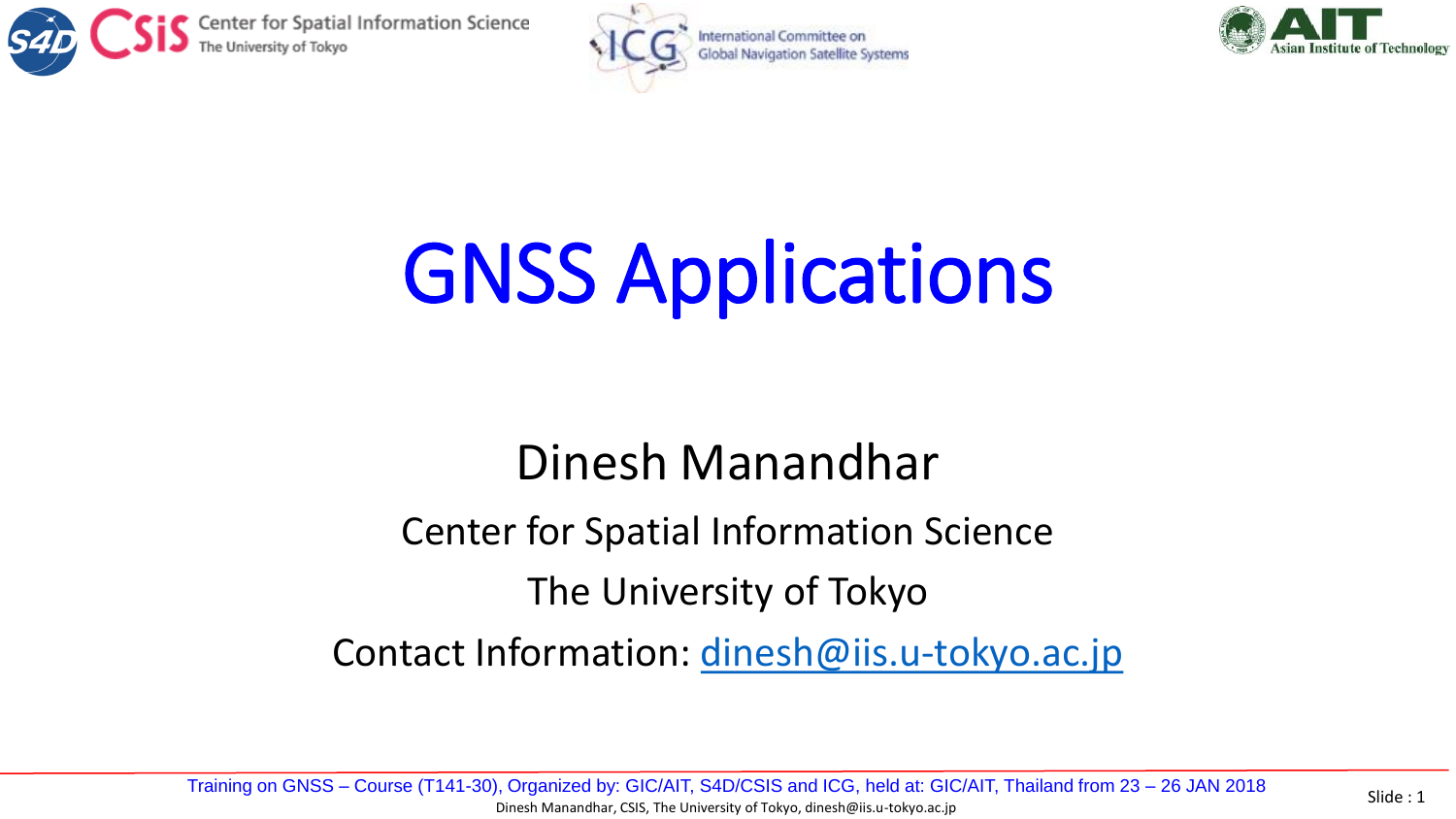







- Surveying, Mapping and Geodesy
- Transportation
	- Car Navigation, ITS, ADAS, V2X
	- Railway Network
	- Marine : AIS, VMS
	- Aviation : GBAS
	- UAV
- Legal and Law Enforcement
	- Fishing Zone, Crime Prevention
- Taxation / Insurance
	- Taxation based on location or distance traveled
- Vehicle Accidents / Emergency Services
	- eCall/ ERA-GLONASS / E-911

2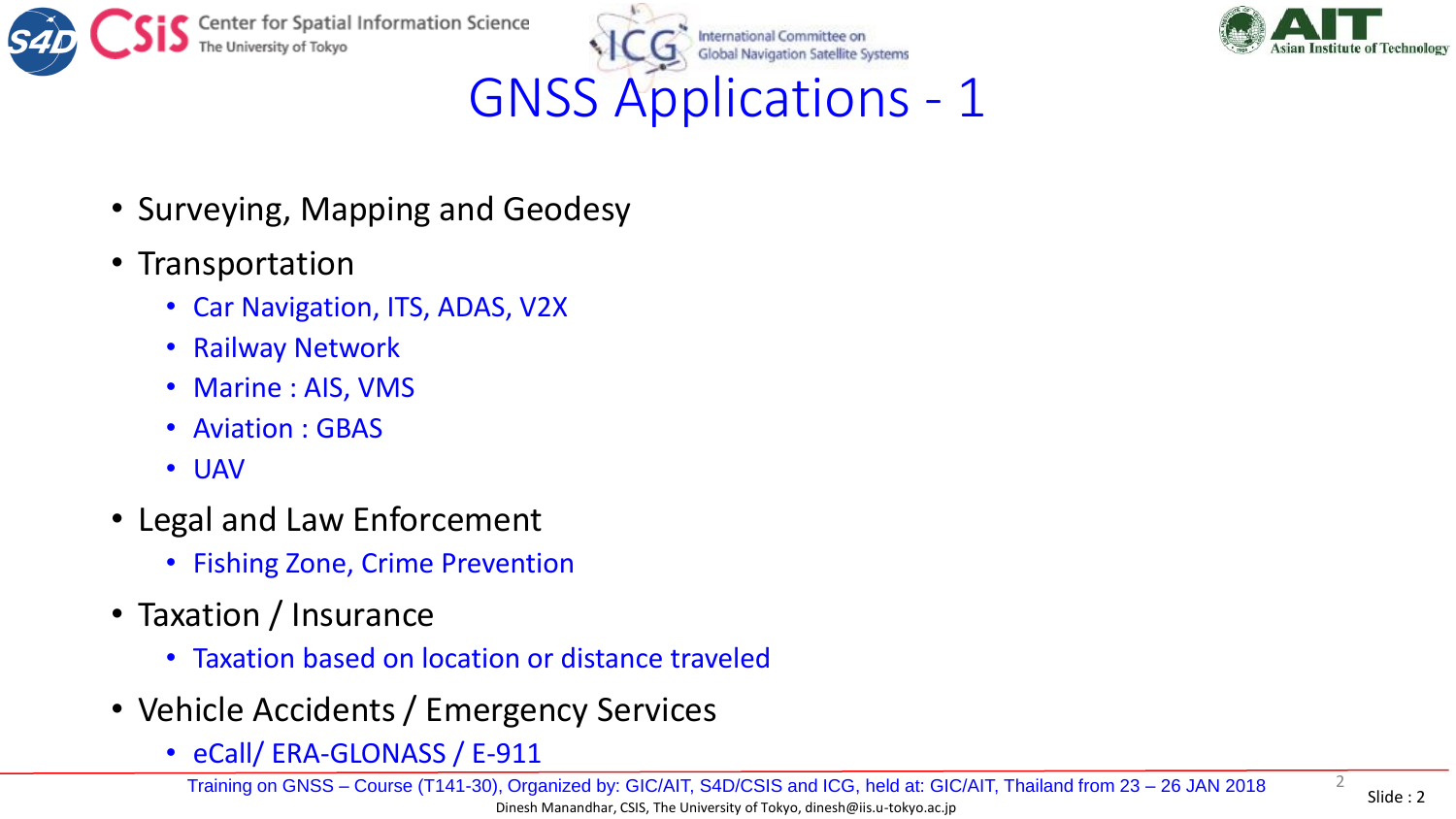





## GNSS Applications - 2

- Agriculture
	- Precise farming, Auto-Driving of Tractors
- Personal Navigation
- Location Based Applications
	- Services, Entertainment, Advertisement, Gaming, Marketing
- Warning during Disasters
- Geo-Fencing / Geo-Securities
- Robotics
	- Navigation, Actions based on Location
- Scientific Applications
- Space Weather : Scintillation, Radio Occultation, Plasma Bubble